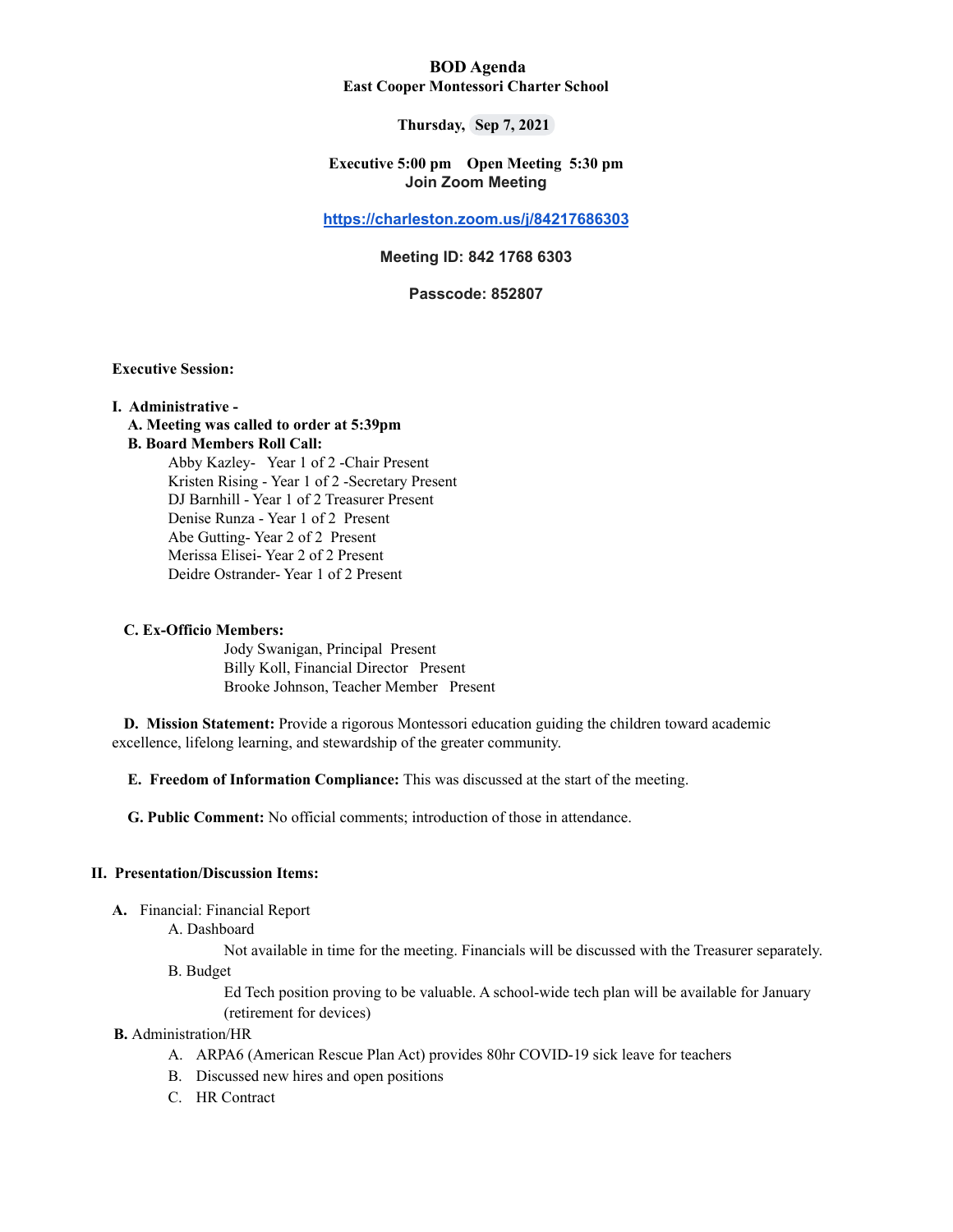- D. HR Workers Compensation: 3 recent claims. Two due to a water fountain issue of excess water on the floor. A solution has been put in place.
- **C.** Community & Public Relations
	- 1. Overnight trips have been postponed until the Spring.
	- 2. MUN  $\rightarrow$  Not attending this year. However, many options are being discussed for local and virtual opportunities to still create an experience for the 7th graders.

**D.** Development: This has not launched yet. ECMCS asked parents annually for donations. Year over year this amount has increased.

**E.** Educational Program:

- 1. Distance Learning Update
	- a. Nightly check-ins (phone/e-mail) with teachers for students under quarantine
- 2. COVID Protocols and quarantines
	- a. New DHEC guidelines from September 7, 2021, were released.
	- b. Mask compliance at the school is good
	- c. Possibility to begin testing for COVID-19 at ECMCS
- 3. School Report Card
	- a. Reviewed 2019 compared to 2021 for ELA & Mathematics (SC Ready & SC Pass). ECMCS saw improvement in both categories.
- **F.** Diversity and Enrollment: NA
- **G.** Facilities:
	- A. Updates:All new cabinetry replacement completed. HVAC shortage for parts… new units will be required in the future. Courtyard updates still in progress. Driveway planned for next summer.
- **H**. Strategic Plan Process Discussion-
	- 1. Update: NA
- **I.** Misc:
	- A. Brooke Johnson joined as the teacher member for the board for this school year effective this month.
	- B. Current shortage of School Resource Officer (SRO) throughout the district… trying to maintain traffic control. This is covered in the town budget.
- **J.** Administration/HR
	- a. Contract Issue- Discussed in executive

## **III**. Voting

- A. Meeting Minutes for August- Approved
- B. New hires- Approved
- C. Move forward with resolution to contract matter- Approved

Meeting adjourned at: 6:30pm